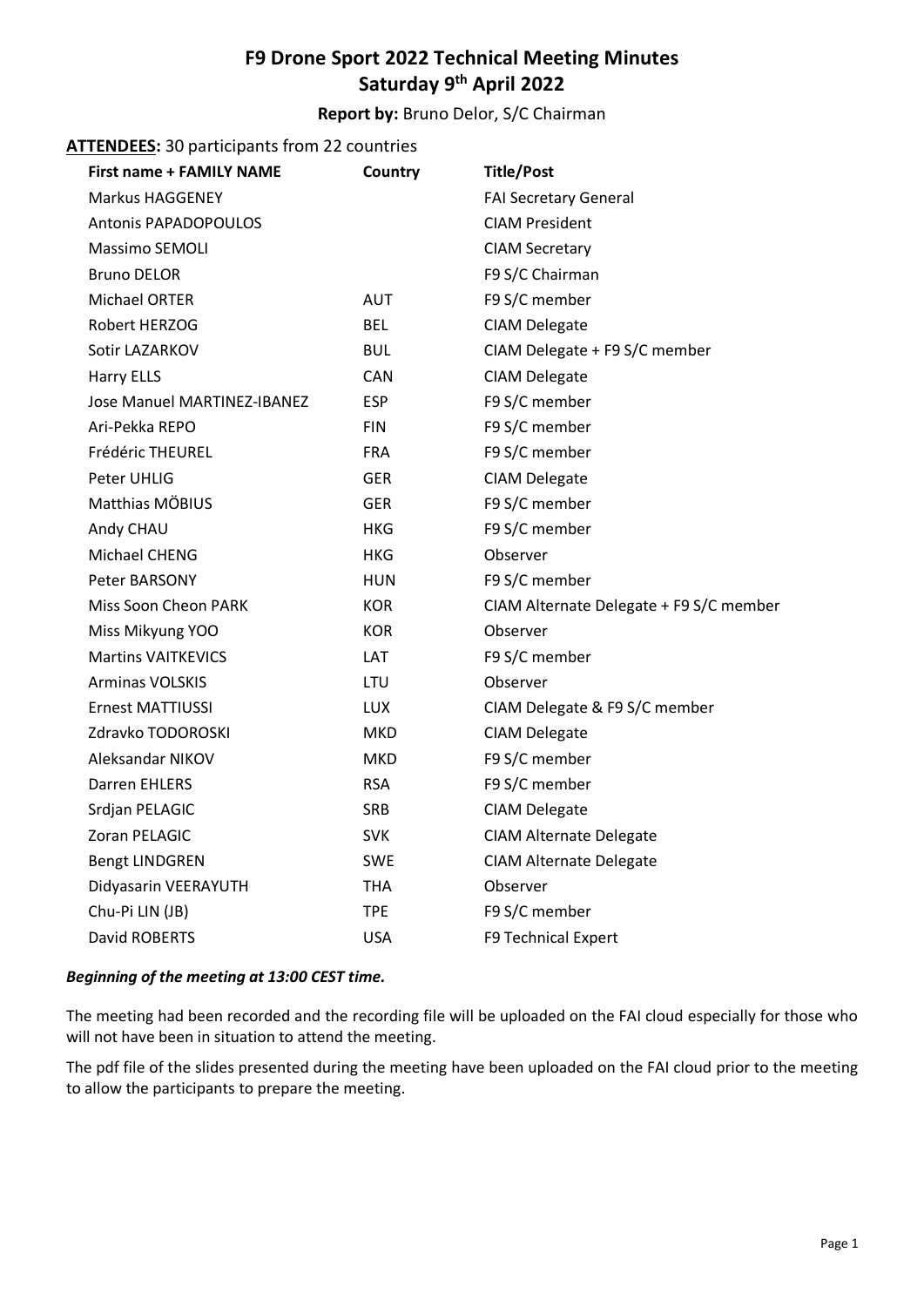After welcoming the participants and thanking the FAI Secretary General, Markus Haggeney, to be present and the CIAM President, Antonis Papadopoulos, for his support, the F9 S/C Chairman, Bruno Delor, presented slides covering the following items:

- Role of the Technical Meeting.
- F9 Drone Sport Subcommittee (S/C).
- Major Drone Racing Events (World Cup WDRC TWG 2022).
- F9 Sporting Code Volume F9 Drone Sport.
- Evaluation of the F9 rule change proposal from Germany published on the CIAM Plenary Meeting Agenda.
- Other items.

### **CIAM PLENARY MEETING SPORTING CODE PROPOSALS**

#### **14.9 SECTION 4C VOLUME F9 - DRONE SPORT**

One proposal published on the 2022 CIAM Plenary Meeting Agenda submitted by Germany and concerning F9A class (Drone Soccer).

#### **B.1.1. Weight and size**

b) Subclass F9A-B

The total weight of the drone ball including all equipment necessary for flight (including outer frame and batteries) shall not exceed 300 g 400 g.

The diameter of the frame must be 20 cm ± 2 cm **22 cm ± 2 cm**.

*Reason: Drone balls in the previous dimensions are very difficult to make yourself. Since last year there have been very inexpensive balls that can be used excellently for this class and that can be bought worldwide. Unfortunately, these balls have a diameter of 230mm and a take-off weight of approx. 350g. The use of these balls represents an opportunity to promote class F9A in youth work*

After discussing the Drone Soccer context and history of the F9A class, it has been agreed to set up a F9 S/C Working Group (WG) for Drone Soccer activities' development.

The WG will be chaired by David Roberts (USA), F9 Technical Expert appointed by AMA for Drone Soccer.

In that situation, the recommendation of the F9 Technical Meeting to refer the proposal back to the F9 Subcommittee for further consideration has been accepted by the German CIAM Delegate.

#### **DRONE RACING CLASS (F9U)**

The S/C discussion hold on October 2021 regarding potential changes of the rules had not been conclusive. This particularly concern:

- Rule C.1.5 Video system. It will be necessary to clarify how a digital HD FPV system may be used.
- Rule C.9.3 Judge. Actually, it is specified one judge dedicated to each pilot. The idea is to introduce flexibility with for example possibility to use a centralized video recording with the 4 pilots' video on a unique large screen.

It has been agreed that the S/C will continue the discussion in order to be in situation to do S/C proposals of rules' changes. The S/C Chairman mentions the 15 November 2022 deadline to submit proposals for the 2023 CIAM Plenary Meeting Agenda in compliance with the CIAM General Rules.

Jose-Manuel Martinez-Ibanez (ESP) has accepted to manage the action within the S/C WG set up end December 2020 to study solutions to maximize flight opportunities to all competitors and minimize the effects of mid-air collisions or video issues.

#### **E-SPORT**

Drone Racing looks well adapted to become a global hybrid sport by combining real sport and e-sport, and may be an opportunity for FAI to enter e-Sport.

The FAI Secretary General mentions the IOC interest to introduce new disciplines for young people, and that IWGA wants to introduce e-Sport at the TWG 2025 in China and had approached FAI some weeks ago.